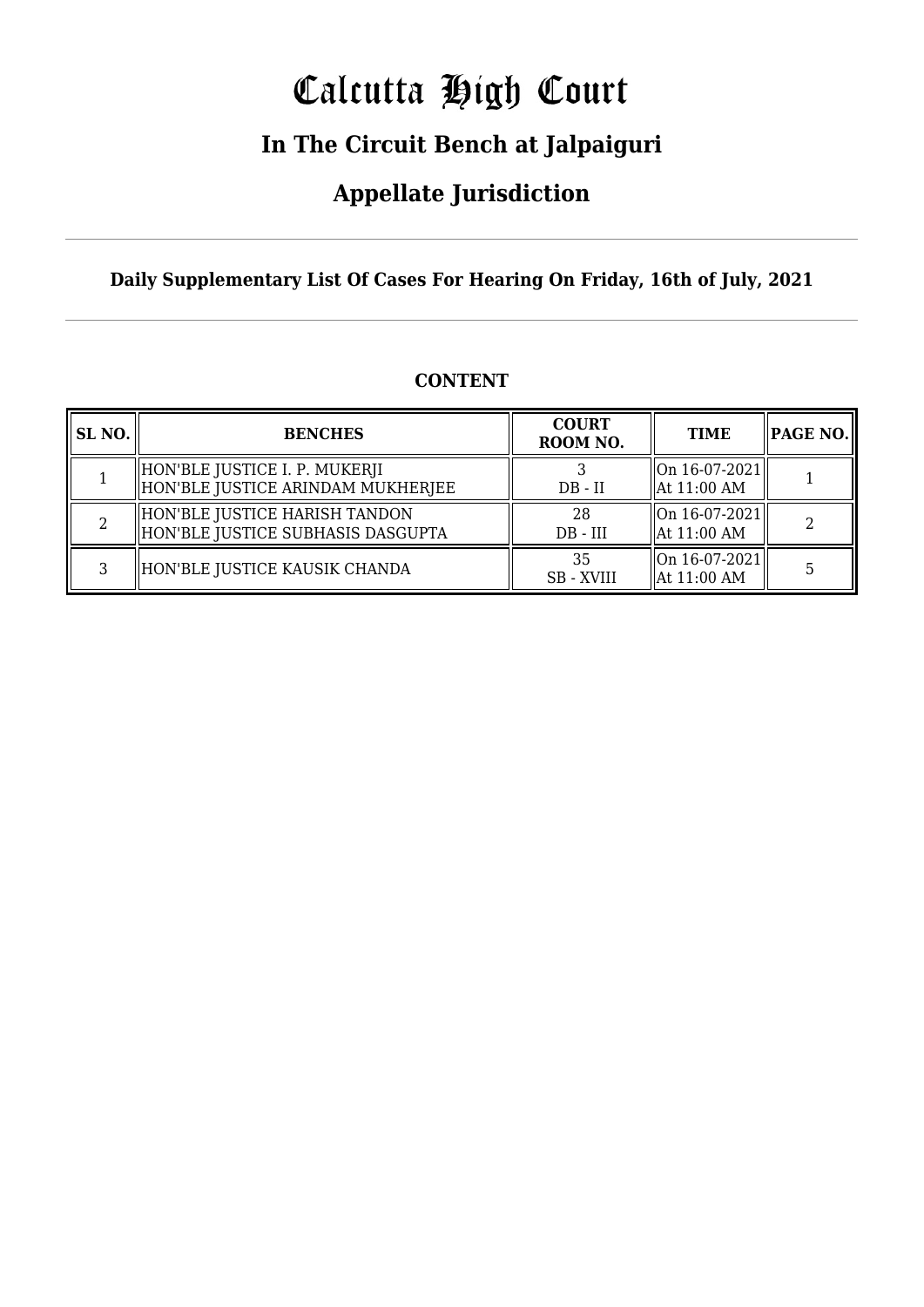

## Calcutta High Court **In The Circuit Bench at Jalpaiguri Appellate Side**

**DAILY CAUSELIST For Friday The 16th July 2021**

**COURT NO. 3**

**DIVISION BENCH (DB - II)**

**AT 11:00 AM**

**HON'BLE JUSTICE I. P. MUKERJI HON'BLE JUSTICE ARINDAM MUKHERJEE**

**(VIA VIDEO CONFERENCE)**

#### **FROM PRINCIPAL BENCH**

#### **FOR ADMISSION**

1 SAT/12/2021 BIRENDRA NATH BISWAS

VS SIMA DEY AND ANR MUKUNDA LAL SARKAR

IA NO: CAN/1/2021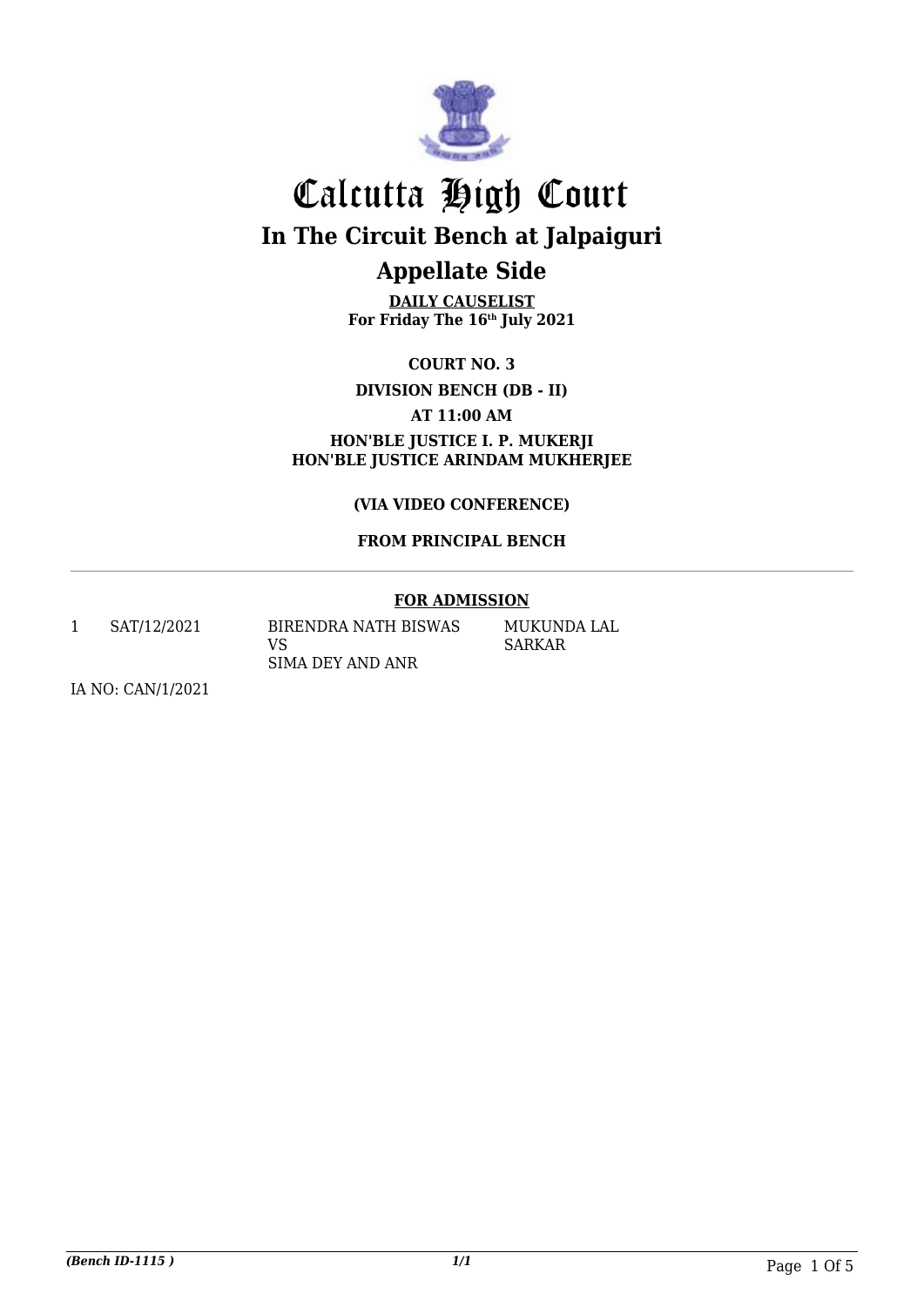

## Calcutta High Court **In The Circuit Bench at Jalpaiguri Appellate Side**

**DAILY CAUSELIST For Friday The 16th July 2021**

**COURT NO. 28**

**DIVISION BENCH (DB - III)**

**AT 11:00 AM**

#### **HON'BLE JUSTICE HARISH TANDON HON'BLE JUSTICE SUBHASIS DASGUPTA**

#### **(VIA VIDEO CONFERENCE)**

#### **FROM PRINCIPAL BENCH**

#### **NOTE : IF THE PETITIONER DOES NOT APPEAR UNDER THE HEADING "FOR ORDER, THE SAME WILL BE DISMISSED**

#### **FOR ORDERS**

| 1                     | CRM/687/2021                 | ABHIJIT DAS @ BISWAJIT<br>VS<br>THE STATE OF WEST<br><b>BENGAL</b>                   | <b>HILLOL SAHA</b><br>PODDER         |
|-----------------------|------------------------------|--------------------------------------------------------------------------------------|--------------------------------------|
|                       |                              | <b>APPLICATION FOR ANTICIPATORY BAIL</b>                                             |                                      |
| $\mathcal{D}_{\cdot}$ | CRM/626/2021                 | <b>DILIP SARKAR</b><br>VS<br>THE STATE OF WEST<br><b>BENGAL</b>                      | JAYDEEP KANTA<br><b>BHOWMIK</b>      |
| 3                     | CRM/664/2021<br>(20.07.2021) | MD. ANWARUL SHEIKH<br>AND ORS<br>VS<br>THE STATE OF WEST<br><b>BENGAL</b>            | JAYDEEP KANTA<br><b>BHOWMIK</b>      |
| 4                     | CRM/668/2021<br>(20.07.2021) | ICHAN ROY @ ECHAN ROY<br><b>AND ORS</b><br>VS.<br>THE STATE OF WEST<br><b>BENGAL</b> | JAYDEEP KANTA<br><b>BHOWMIK</b>      |
| 5                     | CRM/677/2021<br>(20.07.2021) | PRASENJIT ROY @ HANG<br><b>VS</b><br>STATE OF WEST BENGAL<br>AND ORS.                | <b>PRAVAS</b><br><b>BHATTACHARYA</b> |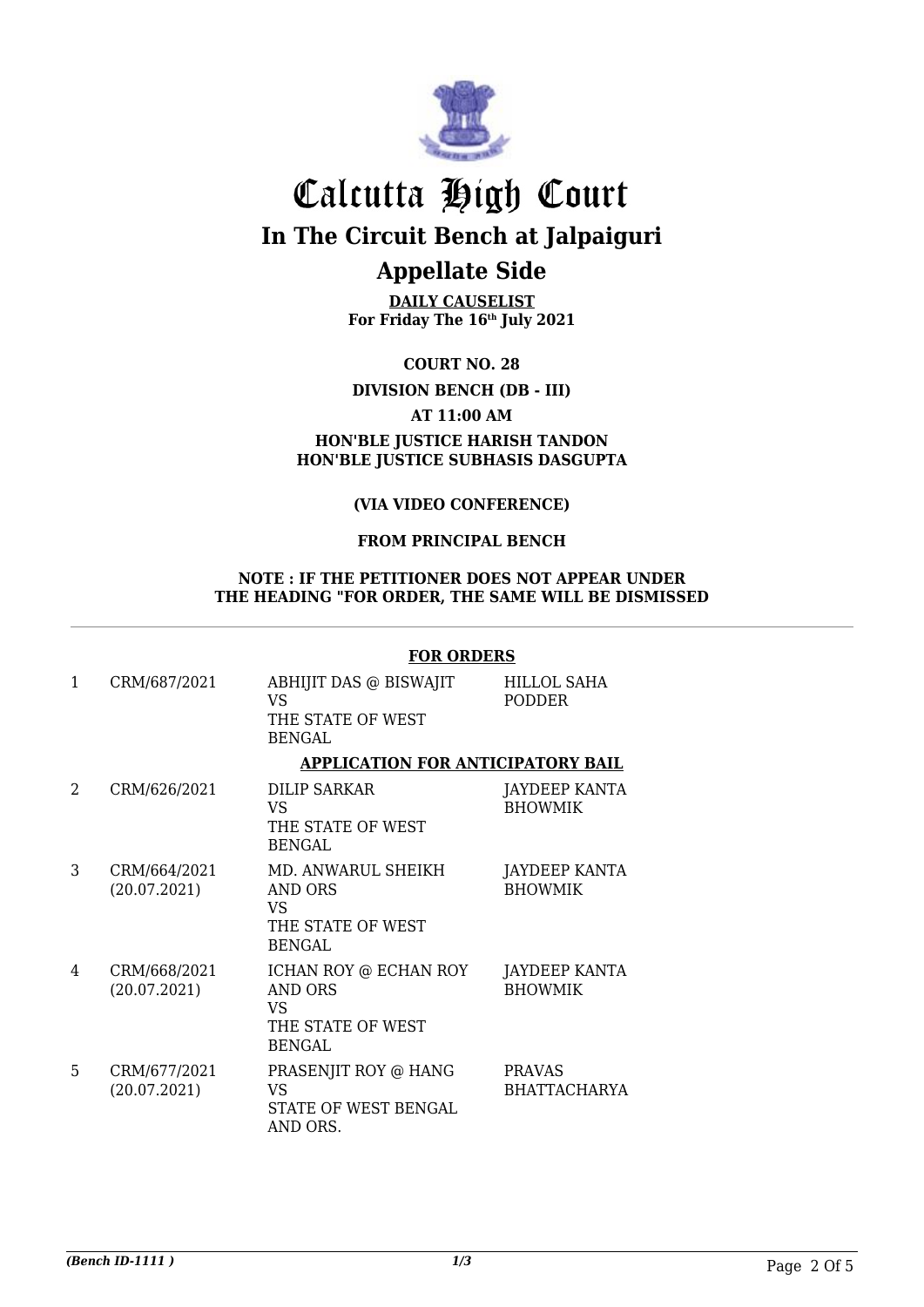| 6  | CRM/692/2021       | TAPASH SARKAR @ TAPAS<br><b>SARKAR</b><br><b>VS</b><br>THE STATE OF WEST<br><b>BENGAL</b>                               | <b>SUDIP GUHA</b>                   |
|----|--------------------|-------------------------------------------------------------------------------------------------------------------------|-------------------------------------|
| 7  | CRM/700/2021       | <b>GOVINDA SARKAR</b> @<br><b>GOVINDA KIRTANIA AND</b><br><b>ORS</b><br><b>VS</b><br>THE STATE OF WEST<br><b>BENGAL</b> | JAYDEEP KANTA<br><b>BHOWMIK</b>     |
| 8  | CRM/707/2021       | MAJINUR RAHAMAN AND<br><b>ORS</b><br><b>VS</b><br>THE STATE OF WEST<br><b>BENGAL</b>                                    | SUBHASISH MISRA                     |
| 9  | CRM/710/2021       | SURANJIT SARKAR<br><b>VS</b><br>State of West Bengal                                                                    | KUSHAL KUMAR<br>MUKHERJEE           |
| 10 | CRM/711/2021       | KIRAN CHANDRA HALDAR<br>@ KIRAN HALDAR<br><b>VS</b><br>State of West Bengal                                             | <b>SHAHAN SHAH</b>                  |
| 11 | CRM/713/2021       | BIRAJ CHANDRA PAUL<br><b>VS</b><br>State of West Bengal                                                                 | <b>BAIDURYA GHOSAL</b>              |
| 12 | CRM/720/2021       | DIPAL MUKHIA<br><b>VS</b><br>State of West Bengal                                                                       | RANJIT SINGH                        |
| 13 | CRM/724/2021       | <b>ARJUN SARKAR</b><br><b>VS</b><br>State of West Bengal                                                                | RATAN CHANDRA<br><b>ROY</b>         |
| 14 | CRM/726/2021       | AKKES ALI@AKKESH SEKH<br><b>AND ORS</b><br><b>VS</b><br>State of West Bengal                                            | RATAN CHANDRA<br><b>ROY</b>         |
| 15 | CRM/732/2021       | FULBAR SEKH@FULBAR ALI<br><b>AND ORS</b><br><b>VS</b><br>State of West Bengal                                           | RATAN CHANDRA<br><b>ROY</b>         |
|    |                    | <b>APPLICATION FOR BAIL</b>                                                                                             |                                     |
| 16 | CRM/563/2021       | <b>UJJAL SARKAR</b><br><b>VS</b><br>THE STATE OF WEST<br><b>BENGAL</b>                                                  | <b>HILLOL SAHA</b><br><b>PODDER</b> |
|    | IA NO: CRAN/1/2021 |                                                                                                                         |                                     |
| 17 | CRM/649/2021       | <b>ANANTA RAY</b><br>VS<br>THE STATE OF WEST<br><b>BENGAL</b>                                                           | SANTANU MAJI                        |
| 18 | CRM/669/2021       | MUKESH KUMAR THAKUR<br><b>VS</b><br>STATE OF WEST BENGAL                                                                | DEBORSHI DHAR                       |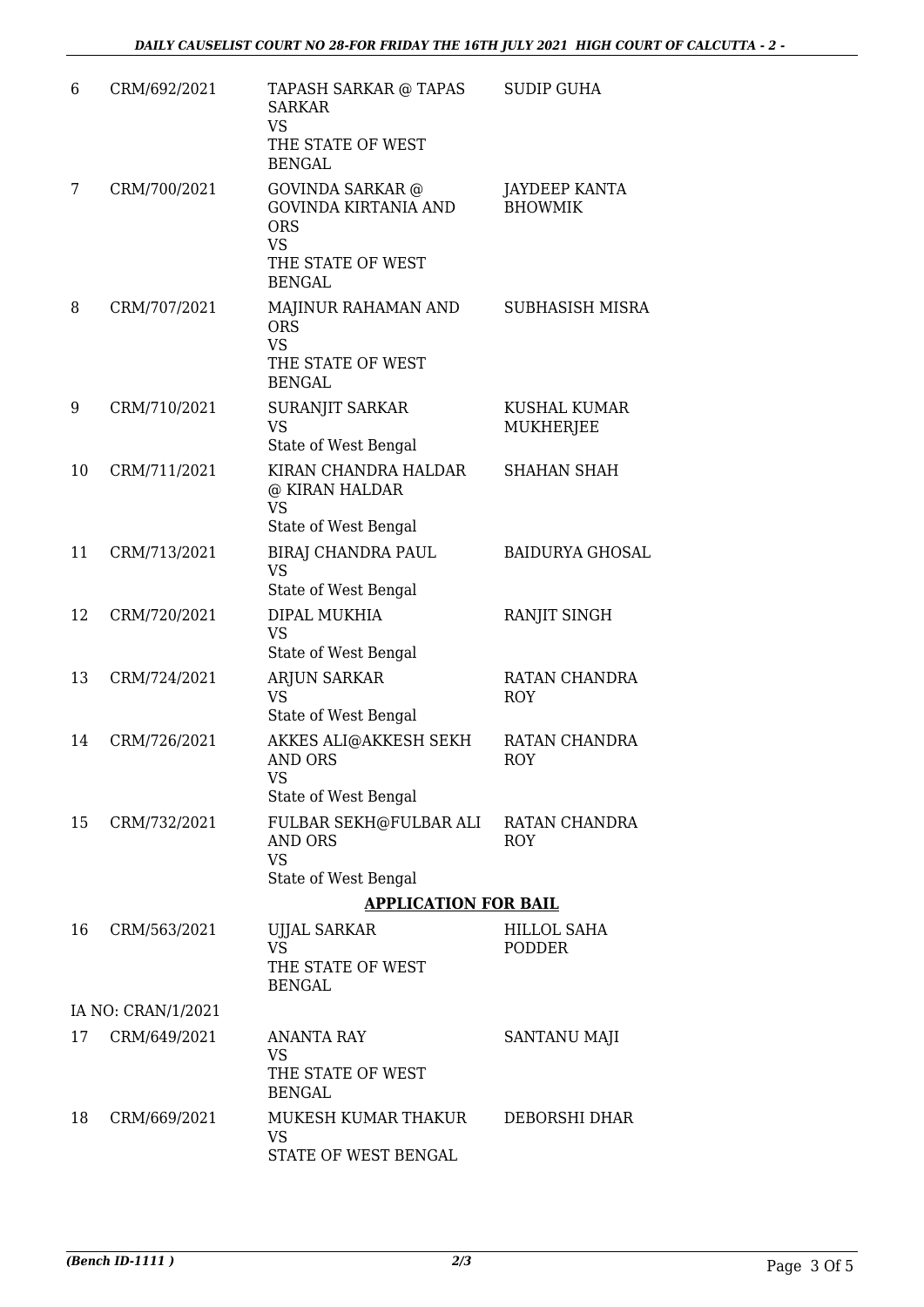| 19 | CRM/673/2021    | <b>BISHAL KUJUR</b><br><b>VS</b>                                                          | <b>JAYDEEP KANTA</b><br><b>BHOWMIK</b>             |
|----|-----------------|-------------------------------------------------------------------------------------------|----------------------------------------------------|
|    |                 | THE STATE OF WEST<br><b>BENGAL</b>                                                        |                                                    |
| 20 | CRM/674/2021    | DINESH BARMAN AND ANR<br><b>VS</b>                                                        | SATARUDRIYA<br><b>MUKHERJEE</b>                    |
|    |                 | THE STATE OF WEST<br><b>BENGAL</b>                                                        |                                                    |
| 21 | CRM/684/2021    | MD. NIJAMUDDIN SAYYED<br><b>VS</b><br>THE STATE OF WEST<br><b>BENGAL</b>                  | ANIRUDDHA BISWAS                                   |
| 22 | CRM/690/2021    | <b>LALAN ROY</b><br><b>VS</b><br>State of West Bengal                                     | <b>ABHIJIT GANGULY</b>                             |
| 23 | CRM/704/2021    | NAIMUL HAQUE @ ALI @<br>NAIMUL ISLAM<br><b>VS</b><br>THE STATE OF WEST<br><b>BENGAL</b>   | <b>JAYDEEP KANTA</b><br><b>BHOWMIK</b>             |
| 24 | CRM/705/2021    | <b>SAHIN MIA</b><br><b>VS</b><br>THE STATE OF WEST<br><b>BENGAL</b>                       | <b>HILLOL SAHA</b><br><b>PODDER</b>                |
| 25 | CRM/706/2021    | <b>MOMINUR MIA</b><br><b>VS</b><br>THE STATE OF WEST<br><b>BENGAL</b>                     | <b>HILLOL SAHA</b><br><b>PODDER</b>                |
| 26 | CRM/723/2021    | <b>GOPI BAL</b><br><b>VS</b><br>State of West Bengal                                      | RANJIT SINGH                                       |
| 27 | CRM/725/2021    | <b>ANIK</b><br>CHAKRABORTY@BABAI<br>VS<br>State of West Bengal                            | RATAN CHANDRA<br><b>ROY</b>                        |
|    |                 | <b>APPLICATION</b>                                                                        |                                                    |
| 28 |                 | IA NO. CRAN/1/2021 BANI BANERJEE AND ORS<br>Vs                                            | <b>HILLOL SAHA</b><br><b>PODDER</b>                |
|    | In CRM/292/2021 | THE STATE OF WEST<br><b>BENGAL</b>                                                        | <b>HILLOL SAHA</b><br><b>PODDER</b>                |
| 29 |                 | IA NO. CRAN/1/2021 AWDHESH KUMAR SINGH<br>Vs.<br>UNION OF INDIA AND ANR                   | <b>BIJAY BIKRAM DAS</b><br><b>BIJAY BIKRAM DAS</b> |
|    | In CRM/317/2021 |                                                                                           |                                                    |
| 30 |                 | IA NO. CRAN/1/2021 RAMESH MANJU BISHNOI@<br>RAMESH MANJU BISHNOY@<br>RAMESH KUMAR BISHNOI | PRITAM ROY<br>PRITAM ROY                           |
|    | In CRM/497/2021 | Vs<br>THE STATE OF WEST<br><b>BENGAL</b>                                                  |                                                    |